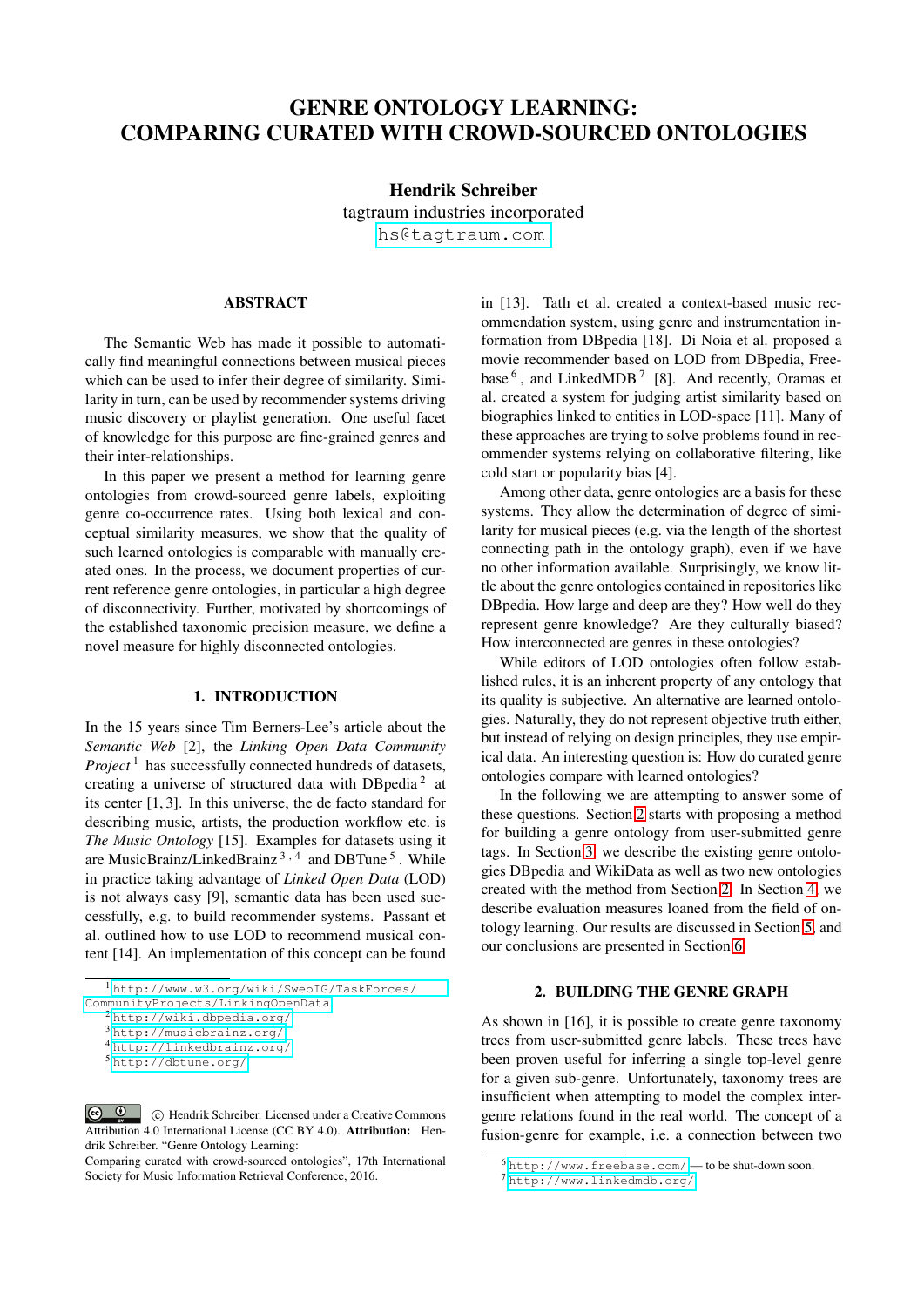otherwise separate taxonomy trees, is impossible to represent. Therefore, an ontology is commonly regarded as the preferred structure to model genres and their relations.

Similar to [5], we define a genre ontology as a structure  $\mathcal{O} = (\mathcal{C}, root, \leq_{\mathcal{C}})$  consisting of a set of concepts C, a designated *root* concept and the partial order  $\leq_{\mathcal{C}}$  on  $C \cup \{root\}$ . This partial order is called concept hierarchy. The equation  $\forall c \in C : c \leq_c root$  holds for this concept hierarchy. For the sake of simplicity, we treat the relation between genre names and genre concepts as a bijection, i.e. we assume that each genre name corresponds to exactly one genre concept and vice versa.

To construct a genre ontology based on suitably normalized labels, we first create a genre co-occurrence matrix M as described in [16]. The set  $\mathcal{C} = \{c_1, c_2, ..., c_n\}$  contains  $n$  genres. Each user submission is represented by a sparse vector  $u \in \mathbb{N}^n$  with

$$
u_i = \begin{cases} 1, & \text{if } c_i = \text{user-submitted genre} \\ 0, & \text{otherwise.} \end{cases} (1)
$$

Each song is represented by a vector  $s \in \mathbb{R}^n$ . Each s is defined as the arithmetic mean of all user submissions  $u$ associated with a given song. Thus  $s_i$  describes the relative strength of genre  $c_i$ . Co-occurrence rates for a given genre  $c_i$  with all other genres can be computed by element-wise averaging all s for which  $s_i \neq 0$  is true:

$$
M_i = \overline{s}, \quad \forall s \text{ with } s_i \neq 0; M \in \mathbb{R}^{n \times n} \tag{2}
$$

Unlike [16], we normalize the co-occurrence rates from M so that the maximum co-occurrence rate of one genre with another is 1. This normalized co-occurrence matrix is called  $N$ . Just like  $M$ ,  $N$  is asymmetric. For example, alternative strongly co-occurs with rock, but rock co-occurs not as strongly with alternative. We take advantage of this by defining a rule that helps us find subgenres: If a genre  $c_i$  co-occurs with another genre  $c_i$  more than a minimum threshold  $\tau$ ,  $c_i$  co-occurs with  $c_i$  more than a minimum threshold  $v$ , and  $c_i$  co-occurs with  $c_j$  more than the other way around, then we assume that  $c_i$  is a subgenre of  $c_i$ . More formally:

<span id="page-1-1"></span>
$$
\forall c_i, c_j \in \mathcal{C} : c_i <_{\mathcal{C}} c_j \text{ iff}
$$
\n
$$
c_i \neq c_j \land N_{i,j} > \tau \land N_{j,i} > \upsilon \land N_{i,j} > N_{j,i} \tag{3}
$$

Note, that this rule allows one genre to be the sub-genre of multiple other genres.  $\tau$  controls the co-occurrence rate it takes to be recognized as sub-genre. A low  $\tau$  leads to more sub-genres and fewer top-level genres.  $v$  ensures that the relationship is not entirely one-sided. As an extreme example, a negative  $v$  would require no co-occurrence of genre  $c_j$  with  $c_i$ , but  $c_i$  could still be a sub-genre of  $c_j$ .

Applying [\(3\)](#page-1-1) makes it easy to find top-level genres, but the resulting hierarchy is rather flat. If a genre is more than one node away from root, the rule does not perform well, when it comes to deciding whether a genre is either a subgenre or a sibling. The reason lies in the fixed parameters  $\tau$  and  $\upsilon$ , which are suitably chosen to find top-level genres, but not sub-genres two or more levels deep. To better determine deep sub-genre relationships starting from a given top-level genre, we apply [\(3\)](#page-1-1) recursively on each hierarchical sub-structure. So if  $C' \subset C$  is the set of sub-genres for a  $c_k \in \mathcal{C}$ , then the co-occurrence matrix N' for C' can be computed just like  $N$ . Because  $N'$  is normalized, the same  $\tau$  and  $\upsilon$  are suitable to find C''s top-level genres, i.e.  $c_k$ 's direct children. Recursion stops, when the sub-structure consists of at most one genre.

## 3. ONTOLOGIES

<span id="page-1-0"></span>In order to evaluate learned ontologies, we need at least one ontology that serves as reference. This is different from a ground truth, as it is well known that a single truth does not exist for ontologies: Different people create different ontologies, when asked to model the same domain [6, 10, 12, 17]. We chose DBpedia and WikiData as references, which are described in Sections [3.1](#page-1-2) and [3.2.](#page-2-1) Using the definitions and rules from Section [2,](#page-0-0) we constructed two ontologies. One based on submissions by English speaking users and another based on submissions by international users. They are described in Sections [3.3](#page-2-2) and [3.4.](#page-2-3)

## <span id="page-1-2"></span>3.1 DBpedia Genre Ontology

DBpedia is the suggested genre extension for *The Music Ontology* and therefore a natural choice for a reference ontology. <sup>8</sup> The part of DBpedia related to musical genres is created by extracting Wikipedia's genre infoboxes. For this to succeed, the DBpedia creation process requires that such infoboxes exist, and that there is a defined mapping from localized infobox to ontology properties. Informally we found that for the English edition of Wikipedia both conditions are usually met. This is not always true for other language editions, e.g. German.

Wikipedia's guidelines<sup>9</sup> define three possible hierarchical relations between genres:

- *Sub-genre*: heavy metal < thrash metal, black metal, death metal, etc.
- *Fusion*: industrial < industrial metal ∧ heavy metal < industrial metal.
- *Derivative*: post punk < house, alternative rock, dark wave, etc.

The *derivative* relation differs from *sub-genre* and *fusion* in that derivative genres are considered "separate or developed enough musicologically to be considered parent/root genres in their own right". As the relation does not fit the general concept of sub-genre or sub-class, we excluded it when building the ontology. Further, we were unable to find a formal definition for the DBpedia relation *stylistic origin*. Based on sample data we interpreted it as the inverse of *derivative*. As such it was also excluded. While this made sense for most genres, it did not for some. The hip hop infobox for example, lists East

<sup>8</sup> As source for this work, we used DBpedia Live, [http://live.](http://live.dbpedia.org) [dbpedia.org](http://live.dbpedia.org).

<sup>9</sup> [https://en.wikipedia.org/wiki/Wikipedia:](https://en.wikipedia.org/wiki/Wikipedia:WikiProject_Music/Music_genres_task_force/Guidelines#Genrebox) [WikiProject\\_Music/Music\\_genres\\_task\\_force/](https://en.wikipedia.org/wiki/Wikipedia:WikiProject_Music/Music_genres_task_force/Guidelines#Genrebox) [Guidelines#Genrebox](https://en.wikipedia.org/wiki/Wikipedia:WikiProject_Music/Music_genres_task_force/Guidelines#Genrebox)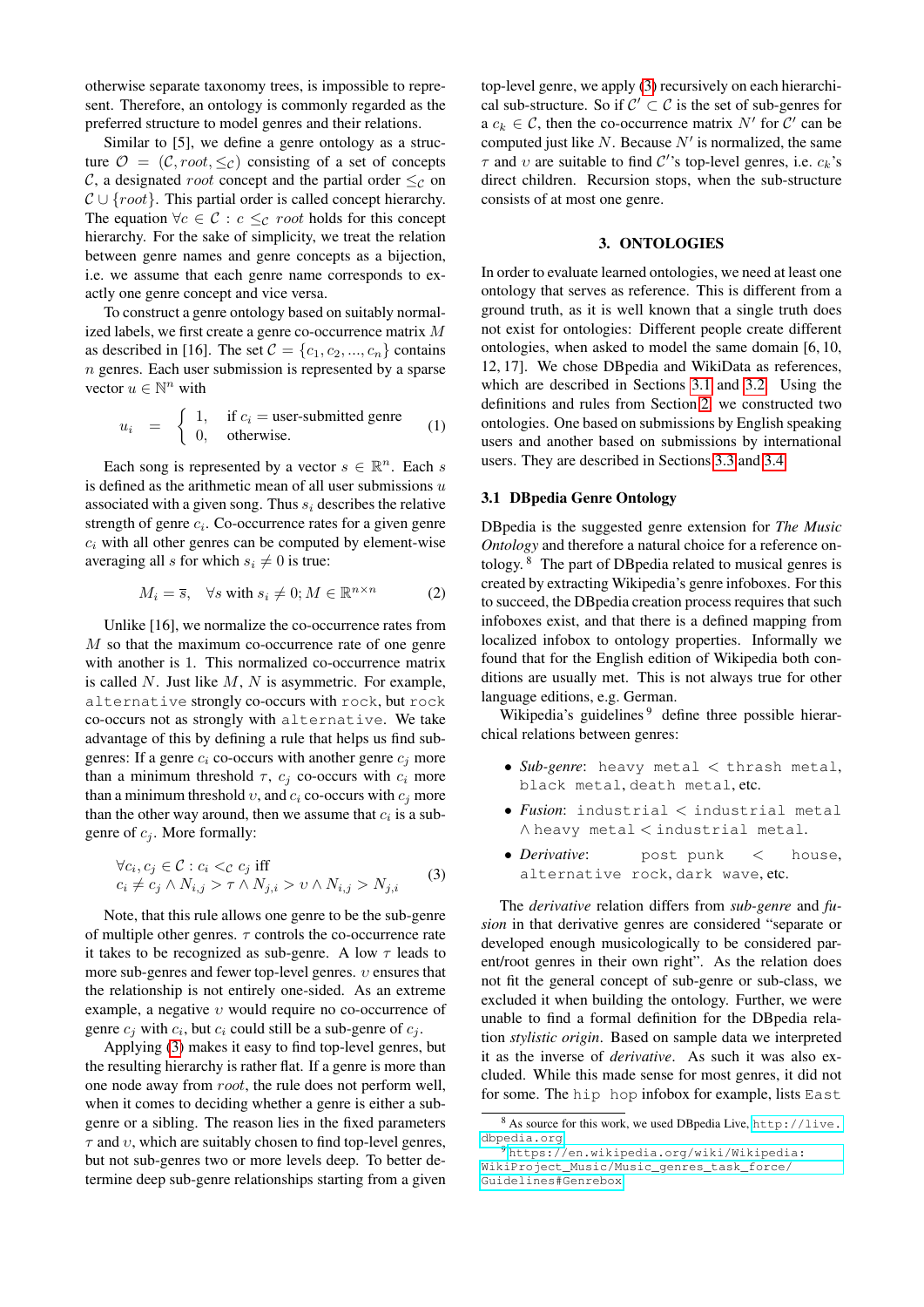

<span id="page-2-4"></span>Figure 1. Connected vs. disconnected genres in the four used ontologies. Parameters for generated ontologies:  $\tau =$ 0.17,  $v = 0.0001$ ,  $|\mathcal{C}_{\text{Eng}}| = 1000$ ,  $|\mathcal{C}_{\text{Int1}}| = 1041$ .

Coast hip hop and West Coast hip hop as regional scenes, but not as sub-genres or derivatives. Unfortunately, in DBpedia, *regional scene* is not defined as a special genre relation, like sub-genre, but just as a plain property. In contrast, both Wikipedia articles on East Coast hip hop and West Coast hip hop start with assuring a sub-genre relationship to hip hop. Also, both DBpedia entries list hip hop as the stylistic origin. We found similar issues with techno and Detroit techno, and other genres.

At the time of writing, the DBpedia-based ontology, created as described above, consisted of 1151 genres with a maximum hierarchy depth of 6. 629 genres (54.6%) did not have any super- or sub-genres (Figure [1\)](#page-2-4). We will refer to it as  $\mathcal{O}_{\text{DBnedia}}$ . In order to increase the chances of finding corresponding genres in other ontologies, we normalized the raw genre names as well as their aliases found via DBpedia *wikiPageRedirects*(Wikipedia entries for conceptually identical terms).

Loaning from graph theory, we call genres without super- or sub-genres *disconnected*. Ontologies consisting exclusively of disconnected genres we call *trivial*.

## <span id="page-2-1"></span>3.2 WikiData Genre Ontology

Unlike DBpedia, WikiData is not a parsed version of Wikipedia, but an independent database of structured data for anyone to edit. Currently, WikiData defines just one relation between musical genres: *sub-class*.

In an informal evaluation, we found that, with regard to genres, WikiData is still evolving. While East Coast hip hop for example is listed as a sub-genre of hip hop, West Coast hip hop had no parent at the time of writing. Another example is techno and Detroit techno. Detroit techno existed as an entity, but was not of type music genre, and techno was not connected to it in any way. On the plus side, translations of genre names are easily accessible via localized labels for each genre. For matching we used normalized versions of these labels.

At the time of writing, the WikiData-based genre ontology consisted of 547 genres,  $276 (50.5\%)$  genres were disconnected, and the hierarchy-depth was 5. We will refer to this ontology as  $\mathcal{O}_{\text{Wikipedia}}$ .

#### <span id="page-2-2"></span>3.3 English Language Ontology

Using the rules defined in Section [2,](#page-0-0) we constructed an ontology based on the top  $n$  genre labels submitted by users to the central database of beaTunes  $10$ , a consumer music application [16]. Given the relevance of English in Western pop-culture and the fact that our reference  $\mathcal{O}_{\text{DBnedia}}$  offers data based on the English edition of Wikipedia, we only considered submissions by users with English as their system language. We will refer to this ontology as  $\mathcal{O}_{\text{Eng}}$ . Naturally,  $\mathcal{O}_{\text{Eng}}$  is strongly biased towards English culture and contains English genre names almost exclusively. Also, as it is generated from user submitted labels, it contains noise.

Using  $\tau = 0.17$  and  $v = 0.0001$  for the top 1000 English genres, we found 209 (20.9%) disconnected genres and the maximum hierarchy-depth was 4.

Because we mentioned hip hop and techno as problematic examples before, here is what we found for  $\mathcal{O}_{\text{Eng}}$ : While neither East Coast hip hop nor West Coast hip hop occur in the top 1000 English genres, East Coast rap and West Coast rap do. They both have rap as a parent, which in turn is a child of hip hop. Techno does occur as genre, but Detroit techno is not in the top 1000 (rank 1557). When using the top 1600 genres as source, Detroit techno has techno and electronica as parents.

#### <span id="page-2-3"></span>3.4 International Ontology

In addition to  $\mathcal{O}_{\text{Eng}}$ , we generated an international ontology named  $\mathcal{O}_{\text{Int}}$  based on submissions by users with the system languages French, German, Spanish, Dutch, or English. These are the five languages with the most submissions in the beaTunes database. The ontology was created with the goal of being less anglocentric.

Because, the database contains different numbers of submissions per language, we normalized each submission's weight on a per language basis to ensure equal influence. To represent the chosen languages in the selection of the most used genres, we used the intersection of the top *n* language-specific genres. For  $n = 400$  this resulted in a set of 1041 genres, 534 of which also occur in the English top 1000 genres. The sub-set of non-English genre names mostly consists of genuinely new additions like Kölsch and Deutsch Pop, and translations like Kindermuziek and psychedelische Rock. The situation regarding hip hop and techno is similar to  $\mathcal{O}_{\text{Eng}}$ . Using  $\tau = 0.17$  and  $v = 0.0001$  we found that 234 (22.5%) genres were disconnected and the maximum hierarchy-depth was 5.

## 4. EVALUATION MEASURES

<span id="page-2-0"></span>Ontologies can be compared on different levels. In the following, we are going to concentrate on lexical (Section [4.1\)](#page-3-1) and conceptual (Section [4.2\)](#page-3-2) aspects. For both viewpoints measures have been established in the ontology learning community (see e.g. [7, 19]).

<sup>10</sup> <http://www.beatunes.com/>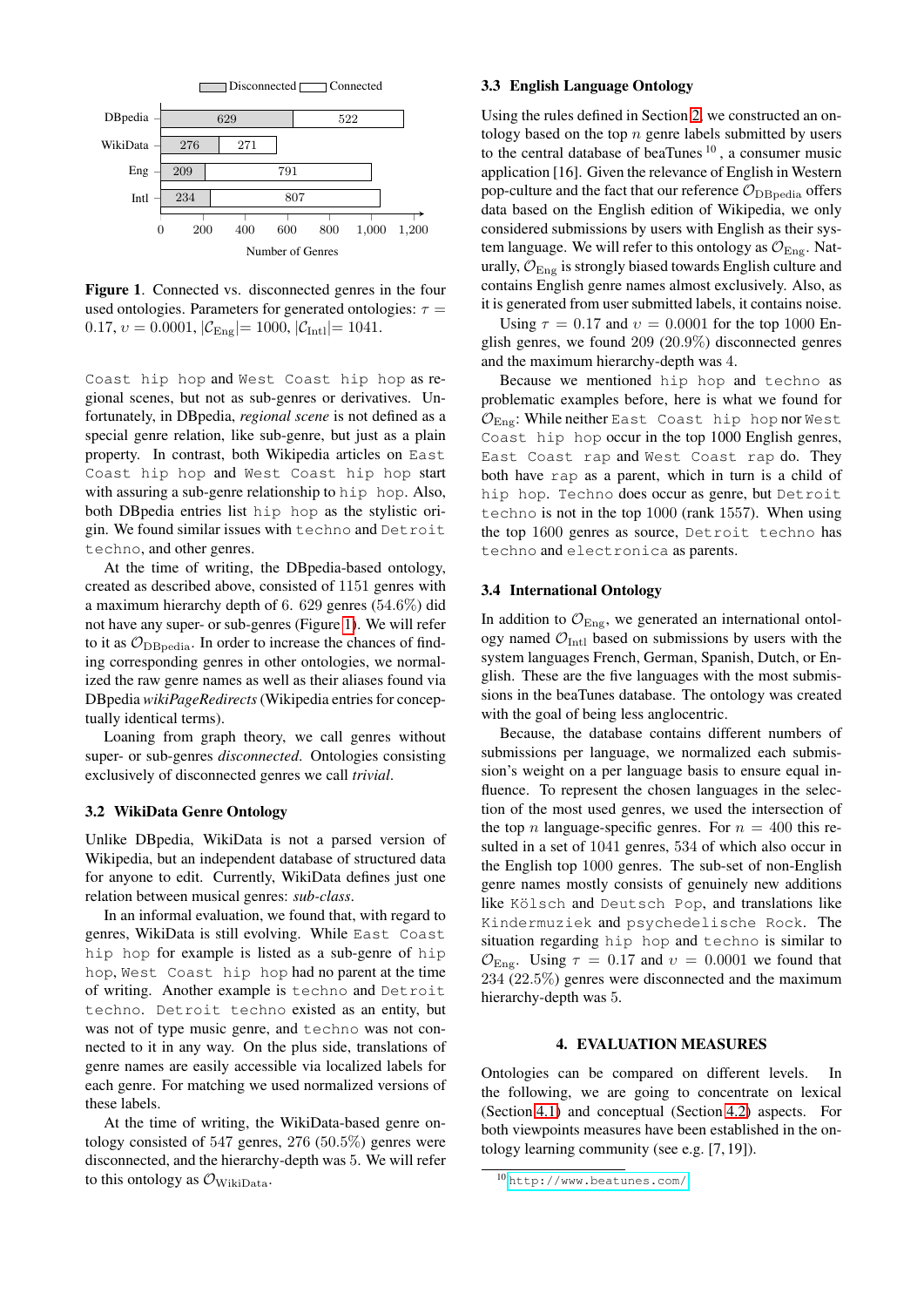#### <span id="page-3-1"></span>4.1 Lexical Measures

Let  $\mathcal{O}_R$  denote a reference ontology, and  $\mathcal{O}_C$  an ontology we wish to evaluate. Correspondingly,  $C_R$  is the set of concepts contained in  $\mathcal{O}_R$ , and  $\mathcal{C}_C$  the concepts in  $\mathcal{O}_C$ . As we assume a bijective relation between lexical terms and concepts, *lexical precision* (LP) is defined as the ratio between the number of concepts in both ontologies and the number of concepts in  $\mathcal{O}_C$ :

$$
LP(\mathcal{O}_{C}, \mathcal{O}_{R}) = \frac{|\mathcal{C}_{C} \cap \mathcal{C}_{R}|}{|\mathcal{C}_{C}|}
$$
(4)

*Lexical recall* (LR) is defined as the ratio between the number of concepts in both ontologies and the number of concepts in  $\mathcal{O}_R$  [5]:

$$
LR(\mathcal{O}_{C}, \mathcal{O}_{R}) = \frac{|\mathcal{C}_{C} \cap \mathcal{C}_{R}|}{|\mathcal{C}_{R}|}
$$
 (5)

Finally, the *lexical F-measure* (LF) is defined by:

$$
LF(\mathcal{O}_{C}, \mathcal{O}_{R}) = \frac{2 \cdot LP \cdot LR}{LP + LR}
$$
 (6)

### <span id="page-3-2"></span>4.2 Conceptual Measures

The similarity of two concepts  $c_i \in \mathcal{C}_{\text{C}}$  and  $c_j \in \mathcal{C}_{\text{R}}$  can be measured by comparing their *semantic cotopies* [10]. A basic semantic cotopy is defined as the set containing all super- and sub-concepts for a given concept including itself. The *common semantic cotopy* (csc) is similar, but only takes concepts into account that are members of both ontologies we wish to compare. Additionally, the concept for which we are building the cotopy is excluded ( $\lt_C$  instead of  $\leq_{\mathcal{C}}$ ). Both modifications are intended to minimize the influence of lexical similarity [5]:

$$
\csc(c_i, \mathcal{O}_C, \mathcal{O}_R)
$$
  
=  $\{c_j \in \mathcal{C}_C \cap \mathcal{C}_R | c_j <_{c_C} c_i \lor c_i <_{c_C} c_j\}$  (7)

The *local taxonomic precision*  $(tp_{\csc})$  is defined as the ratio between the size of the intersection of the cotopies for two concepts, and the size of the cotopy of just the concept to evaluate:

$$
tp_{\csc}(c_i, c_j, \mathcal{O}_{\rm C}, \mathcal{O}_{\rm R})
$$
  
= 
$$
\frac{|\csc(c_i, \mathcal{O}_{\rm C}, \mathcal{O}_{\rm R}) \cap \csc(c_j, \mathcal{O}_{\rm C}, \mathcal{O}_{\rm R})|}{|\csc(c_i, \mathcal{O}_{\rm C}, \mathcal{O}_{\rm R})|}
$$
(8)

 $tp_{\csc}$  is undefined for  $|\csc(c_i, \mathcal{O}_{\rm C}, \mathcal{O}_{\rm R})|=0$  (division by zero). In the spirit of [5], i.e. to avoid unjustifiably high values for trivial ontologies, we define  $tp_{\csc} = 0$  for this case. Based on the local  $tp_{\csc}$ , we define a *global taxonomic precision* ( $TP_{\text{csc}}$ ) as the mean  $tp_{\text{csc}}$  for all concepts in  $C_{\text{C}} \cap C_{\text{R}}$  [7]:

$$
TP_{\csc}(\mathcal{O}_{\rm C}, \mathcal{O}_{\rm R}) = \frac{1}{|\mathcal{C}_{\rm C} \cap \mathcal{C}_{\rm R}|} \sum_{c \in \mathcal{C}_{\rm C} \cap \mathcal{C}_{\rm R}} t p_{\csc}(c, c, \mathcal{O}_{\rm C}, \mathcal{O}_{\rm R}) \quad (9)
$$



<span id="page-3-5"></span>**Figure 2.** Lexical precision  $LP$  and recall  $LR$  for learned ontologies  $\mathcal{O}_{\text{Eng}}$  and  $\mathcal{O}_{\text{Intl}}$  based on different genre numbers.  $\mathcal{O}_{\text{DBpedia}}$  and  $\mathcal{O}_{\text{WikiData}}$  serve as reference ontologies (with a fixed number of genres).

| $\mathcal{O}_C$ | $\mathcal{O}_{\text{WikiData}}$ | $\mathcal{O}_{\rm Eng}$ | $\mathcal{O}_{\rm{Intl}}$ |
|-----------------|---------------------------------|-------------------------|---------------------------|
| LP              | 0.644                           | 0.260                   | 0.183                     |
| LR              | 0.306                           | 0.226                   | 0.166                     |
| $L$ $F$         | 0.415                           | 0.242                   | 0.174                     |
| $TP_{\csc}$     | 0.098                           | 0.187                   | 0.193                     |
| $TR_{\csc}$     | 0.114                           | 0.220                   | 0.212                     |
| $TF_{\rm csc}$  | 0.105                           | 0.202                   | 0.202                     |
| $TP_{\rm con}$  | 0.266                           | 0.237                   | 0.240                     |
| $TR_{\rm con}$  | 0.319                           | 0.278                   | 0.268                     |
| $TF_{\rm con}$  | 0.290                           | 0.256                   | 0.253                     |

<span id="page-3-4"></span>**Table 1.** Results for  $\mathcal{O}_{\mathrm{R}} = \mathcal{O}_{\mathrm{DBpedia}}$ ,  $\tau = 0.17$ ,  $v =$ 0.0001,  $|\mathcal{C}_{\text{Eng}}|$  = 1000,  $|\mathcal{C}_{\text{Int}}|$  = 1041.

The *taxonomic recall*  $(T R_{\text{csc}})$  is:

$$
TR_{\rm csc}(\mathcal{O}_{\rm C}, \mathcal{O}_{\rm R}) = TP_{\rm csc}(\mathcal{O}_{\rm R}, \mathcal{O}_{\rm C})\tag{10}
$$

Finally, the *taxonomic F-measure*  $(TF_{\csc})$  is defined by:

$$
TF_{\rm csc}(\mathcal{O}_{\rm C}, \mathcal{O}_{\rm R}) = \frac{2 \cdot TP_{\rm csc} \cdot TR_{\rm csc}}{TP_{\rm csc} + TR_{\rm csc}} \tag{11}
$$

### 5. RESULTS AND DISCUSSION

<span id="page-3-0"></span>We measured the similarity of all four ontologies using varying parameters for the learned ones. Section [5.1](#page-3-3) reports lexical results, Section [5.2](#page-4-0) conceptual results. In Section [5.3](#page-5-1) we discuss our findings.

#### <span id="page-3-3"></span>5.1 Lexical Results

How similar are the ontologies on the lexical level? For the reference ontologies  $\mathcal{O}_{\text{DBpedia}}$  and  $\mathcal{O}_{\text{Wikipedia}}$  this is easy to answer:  $LP/LR/LF(\mathcal{O}_{\text{Wikipedia}}, \mathcal{O}_{\text{DBpedia}})$  =  $0.64/0.31/0.42$  (Table [1\)](#page-3-4). Given their respective sizes, the highest possible values for this pairing are 1.00/0.48/0.64 (if  $\mathcal{C}_{\text{Wikipedia}} \subset \mathcal{C}_{\text{DBnedia}}$ ).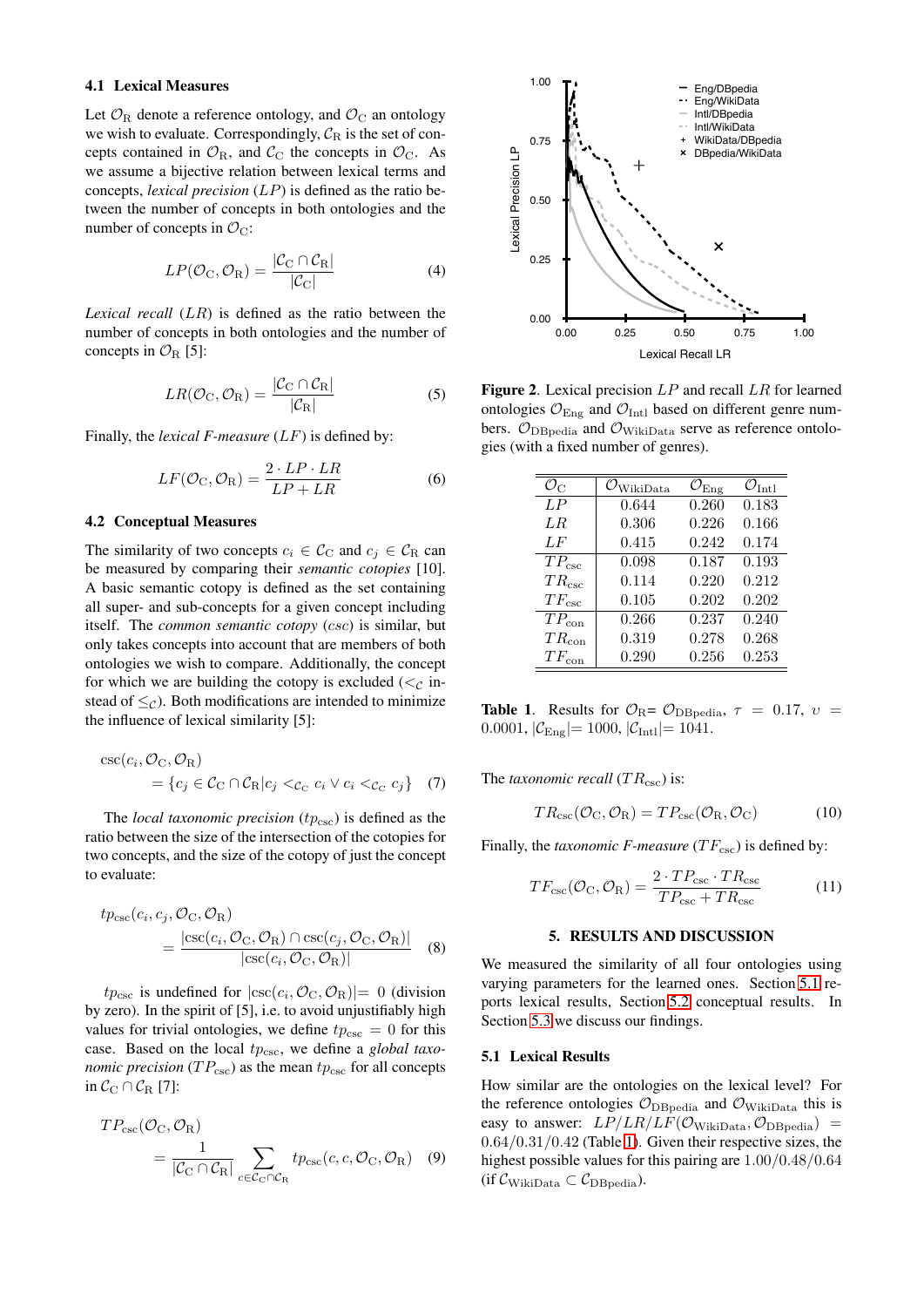| $\mathcal{O}_{\rm C}$ | $\mathcal{O}_{\text{DBpedia}}$ | $\mathcal{O}_{\mathrm{E} \mathrm{n} \varrho}$ | $U_{\text{Int}}$    | that are unlikely to be found in standard genre tags, e.g.                                  |
|-----------------------|--------------------------------|-----------------------------------------------|---------------------|---------------------------------------------------------------------------------------------|
| $\overline{LP}$       | 0.303                          | 0.259                                         | 0.202               | Music of Innsbruck or Music of Guangxi.                                                     |
| LR                    | 0.638                          | 0.473                                         | 0.384               |                                                                                             |
| LF                    | 0.411                          | 0.335                                         | 0.264               | <b>5.2 Conceptual Results</b>                                                               |
| $TP_{\csc}$           | 0.114                          | 0.174                                         | 0.181               |                                                                                             |
| $TR_{\csc}$           | 0.098                          |                                               | $0.151 \quad 0.149$ | Just like the lexical results, conceptual results depend on                                 |
| $TF_{\rm csc}$        | 0.105                          |                                               | $0.162$ $0.163$     | the number of genres considered and of course the refer-                                    |
| $TP_{\rm con}$        | 0.319                          | 0.305                                         | 0.357               | ence used. Additionally, $\tau$ and $\upsilon$ influence the outcome.                       |
| $TR_{\rm con}$        | 0.266                          | 0.274                                         | 0.303               | We found that values for $v \leq 0.0001$ hardly affect                                      |
| $TF_{\rm con}$        | 0.290                          | 0.288                                         | 0.328               | $TP/TR/TF$ results, when the learned ontology is com-                                       |
|                       |                                |                                               |                     | $\mathbf{p}$ parad with $\mathbf{p}$ are $\mathbf{p}$ are $\mathbf{p}$ . However increasing |

**Table 2.** Results for  $\mathcal{O}_{R} = \mathcal{O}_{\text{WikiData}}$ ,  $\tau = 0.17$ ,  $v =$ 0.0001,  $|\mathcal{C}_{\text{Eng}}| = 1000$ ,  $|\mathcal{C}_{\text{Int}}| = 1041$ .



<span id="page-4-1"></span>Figure 3. Lexical F-measure LF for learned ontologies  $\mathcal{O}_{\text{Enc}}$  and  $\mathcal{O}_{\text{Intl}}$  based on different genre numbers.  $\mathcal{O}_{\text{DBedia}}$  and  $\mathcal{O}_{\text{WikiData}}$  serve as reference ontologies (with a fixed number of genres).

For the learned ontologies, the answer depends on the number of genres used during generation. Not surprisingly, we observed that recall increases with the number of genres, while precision decreases. When comparing precision/recall values for the learned ontologies with  $\mathcal{O}_{\text{DBpedia}}$  and  $\mathcal{O}_{\text{WikiData}}$ , values for  $\mathcal{O}_{\text{WikiData}}$ are predominantly higher, indicating a greater similarity with the learned ontologies (dashed lines in Figure [2\)](#page-3-5). This is also reflected in the lexical F-measure shown in Figure [3.](#page-4-1) While  $LF_{\text{max}}(\mathcal{O}_{\text{Eng}}, \mathcal{O}_{\text{DBpedia}})$  is only 0.24,  $LF_{\text{max}}(\mathcal{O}_{\text{Eng}}, \mathcal{O}_{\text{WikiData}})$  is 0.37—just 0.05 below  $LF(\mathcal{O}_{\text{Wikipedia}}, \mathcal{O}_{\text{DBmedia}})$ , shown as dotted line. For  $\mathcal{O}_{\text{Intl}}$ , the  $LF_{\text{max}}$  values are lower than their  $\mathcal{O}_{\text{Eng}}$  counterparts:  $LF_{\text{max}}(\mathcal{O}_{\text{Intl}}, \mathcal{O}_{\text{DBpedia}})$  is 0.18 and  $LF_{\text{max}}(\mathcal{O}_{\text{Intl}}, \mathcal{O}_{\text{WikiData}})$  is 0.28. In all cases, the number of genres needed to achieve  $LF_{\text{max}}$  approximately equals the number of genres in the reference ontology.

When generated for very few genres, both learned ontologies reach  $LP = 1.0$  for either reference ontology, as they all contain the top genres rock, pop, etc. The achievable  $LR$  values however, differ significantly. At a very low precision level, both learned ontologies reach no more than  $LR = 0.5$  with  $\mathcal{O}_{\text{DBpedia}}$  as reference. In contrast, at the same precision level, with  $\mathcal{O}_{\text{WikiData}}$  as reference, LR is greater than 0.74 (Figure [2\)](#page-3-5). We investigated what might be the reason for the low recall for  $\mathcal{O}_{\text{DBnedia}}$ and came to the conclusion that it contains many genres

## <span id="page-4-0"></span>5.2 Conceptual Results

 $\equiv$  pared with  $\mathcal{O}_{\text{DBpedia}}$  or  $\mathcal{O}_{\text{WikiData}}$ . However, inspection We found that values for  $v \leq 0.0001$  hardly affect  $TP/TR/TF$  results, when the learned ontology is comof the learned ontologies shows, that a very low  $v$  causes some genres to have significantly more parents than the average genre. Consequently, they connect unrelated parts of the ontology. Examples for this are canadian and seventies. We argue that neither is really a musical genre, but rather an orthogonal concept—a region and an era, respectively. This also explains why  $TP/TR/TF$  are unaffected, as by definition they are only influenced by genres that appear in both the learned and the reference ontology. Being orthogonal to the genre concept, they never occur in a reference ontology. We further observed, that  $v$ values greater than 0.0001 affect  $TP/TR/TF$  negatively. The following data are therefore based on  $v = 0.0001$ .

We investigated how  $\tau$  influences  $TP/TR/TF$  by calculating  $TF_{\text{csc}}$  for  $\mathcal{O}_{\text{Eng}}$  ( $|\mathcal{C}_{\text{Eng}}|=1000$ ) and  $\mathcal{O}_{\text{Intl}}$  $(|C_{\text{Int}}|=1041)$  with  $\mathcal{O}_{\text{DBpedia}}$  and  $\mathcal{O}_{\text{WikiData}}$  as reference ontologies. Based on Figure [4,](#page-5-2) we chose  $\tau = 0.17$  as a value reasonably suited for all ontologies.

Keeping  $\tau$  and  $\upsilon$  constant, how are taxonomic results influenced by the number of genres?  $TF_{\rm csc}(\mathcal{O}_{\rm Eng}, \mathcal{O}_{\rm DBpedia})$  peaks around 160 gen-<br>res with  $TF_{\rm max} = 0.31$ . The same is true for res with  $TF_{\text{max}}$  = 0.31.  $TF_{\rm csc}(\mathcal{O}_{\rm Eng}, \mathcal{O}_{\rm Wikibata})$  with  $TF_{\rm max} = 0.32$ . For  $TF_{\rm csc}(\mathcal{O}_{\rm Intl}, \mathcal{O}_{\rm DBpedia})$  we found  $TF_{\rm max}$  around 285 genres with a value of 0.26 and for  $TF_{\rm csc}(\mathcal{O}_{\rm Intl}, \mathcal{O}_{\rm WikiData})$ around 411 genres with 0.28 (Figure [5a](#page-5-3)). In all cases,  $TF_{\rm csc}$  peaks for genre numbers that are well below the number of genres in the reference ontology. This makes sense as all ontologies, to a large degree, consist of disconnected genres that cannot contribute to a higher  $TF_{\rm csc}$ . But even for most non- $TF_{\rm max}$  genre numbers,  $TF_{\rm csc}$  values involving the learned ontologies are higher than  $TF_{\rm csc}(\mathcal{O}_{\rm WikiData}, \mathcal{O}_{\rm DBpedia}) = 0.12$ , depicted as the dotted line in Figure [5a](#page-5-3). It appears, as if both  $\mathcal{O}_{\text{Eng}}$ and  $\mathcal{O}_{\text{Intl}}$  are taxonomically more similar to  $\mathcal{O}_{\text{DBpedia}}$ and  $\mathcal{O}_{\text{WikiData}}$  than  $\mathcal{O}_{\text{DBpedia}}$  to  $\mathcal{O}_{\text{WikiData}}$  or the other way around. Upon closer inspection, we attributed this to the greater intersection of disconnected genres from  $\mathcal{O}_{\text{DBpedia}}$  and  $\mathcal{O}_{\text{WikiData}}$ . 47.6% of the genres in the lexical intersection  $C_{DB\nuedia} \cap C_{WikiData}$  are disconnected in at least one of the two ontologies. But only 36.9% of the  $\mathcal{O}_{\text{WikiData}}$  intersection with  $\mathcal{O}_{\text{Eng}}$  and 38.6% of the intersection with  $\mathcal{O}_{\text{Int}}$  are disconnected. Even lower are the values for  $\mathcal{O}_{\text{DBpedia}}$ : Just 17.7% of the intersection with  $\mathcal{O}_{\text{Eng}}$  and 16.7% of the intersection with  $\mathcal{O}_{\text{Intl}}$  are disconnected. As defined in Section [4.2,](#page-3-2) disconnected genres lead to zero  $tp_{\csc}$  values. This significantly contributes to  $\mathcal{O}_{\text{DBpedia}}$  and  $\mathcal{O}_{\text{WikiData}}$  achieving lower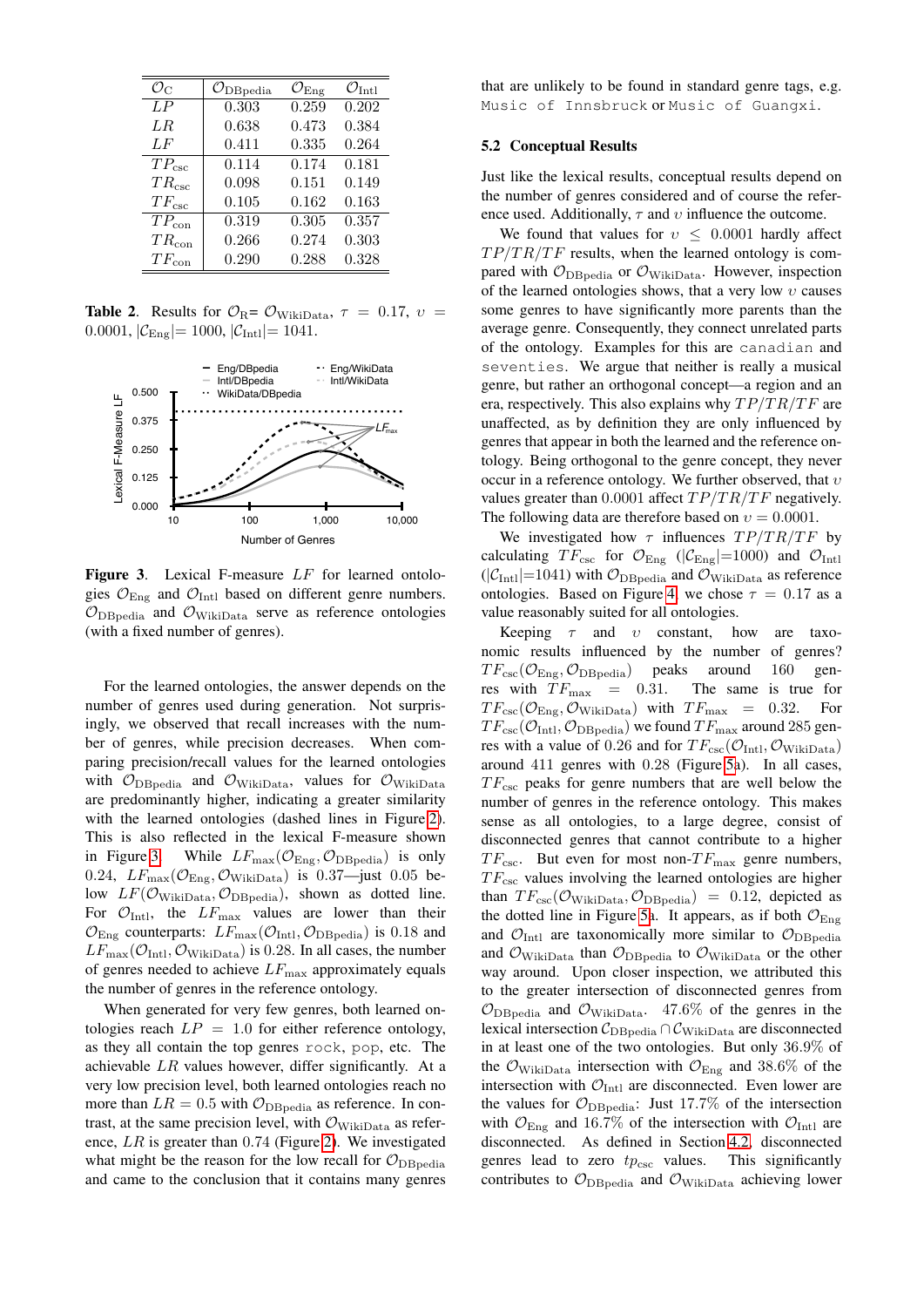

<span id="page-5-2"></span>Figure 4. Taxonomic F-measure  $TF_{\text{csc}}$  for  $\mathcal{O}_{\text{Eng}}$  $(|\mathcal{C}_{\text{Eng}}|=1000)$  and  $\mathcal{O}_{\text{Intl}}$  ( $|\mathcal{C}_{\text{Intl}}|=1040$ ) compared with  $\mathcal{O}_{\text{DBpedia}}$  and  $\mathcal{O}_{\text{WikiData}}$  for varying  $\tau$  values.



<span id="page-5-3"></span>**Figure 5.** Taxonomic F-measures  $TF_{\text{csc}}$  and  $TF_{\text{con}}$  for learned ontologies and different genre numbers compared with  $\mathcal{O}_{\text{DBpedia}}$  and  $\mathcal{O}_{\text{WikiData}}$ .  $\tau = 0.17$ ,  $v = 0.0001$ .

 $TP/TR/TF$  values, when compared with each other, than a pairing that does not have as many disconnected genres in common. By removing all disconnected genres from  $C_C \cap C_R$  before calculating  $TP_{\text{csc}}$ , we calculated the *connected taxonomic precision*  $(T P_{\text{con}})$ , which results in higher values for all pairings, and especially for  $(\mathcal{O}_{\text{DBpedia}}, \mathcal{O}_{\text{WikiData}})$  (Figure [5b](#page-5-3)). The problem with genre ontologies is, that from a taxonomic point of view, the reference ontologies are, to a large degree, trivial.  $TP_{\text{con}}$  attempts to work around the problem by accepting that there are disconnected genres and ignores them when calculating  $TP$ .

#### <span id="page-5-1"></span>5.3 Discussion

The results show that, using the proposed method, it is possible to create an ontology that is almost as similar to  $\mathcal{O}_{\text{WikiData}}$  as the alternative reference ontology  $\mathcal{O}_{\text{DBpedia}}$ —on both the lexical and conceptual level. When comparing learned ontologies with the more comprehensive  $\mathcal{O}_{\text{DBpedia}}$ , the results are not quite as good: while it is possible to generate an ontology that is as similar to  $\mathcal{O}_{\text{DBnedia}}$  as  $\mathcal{O}_{\text{Wikipedia}}$  on the conceptual level, it was not



<span id="page-5-4"></span>**Figure 6.** Declinations and translations in  $\mathcal{O}_{\text{Int}}$ .

possible on the lexical level due to the many uncommon genres contained in DBpedia.

Sourcing genre tags from international instead of just English users has proven detrimental to lexical similarity, when comparing with either  $\mathcal{O}_{\text{DBpedia}}$  or  $\mathcal{O}_{\text{WikiData}}$ . When inspecting  $\mathcal{O}_{\text{Int}}$ , we noted translations and declinations of genre names. They are often close relatives in the generated hierarchy (e.g. Figure [6\)](#page-5-4). On one hand, this clearly contributed to worse lexical results. On the other hand, we see this as a potentially useful property. Different crowd-sourced notations in a reference ontology simplify lookups, because there is no mismatch between the names that are really being used and the names that occur in the ontology. Furthermore, it allows easy measurement of semantic similarity for unknown notations or translations, e.g. via the length of the shortest connecting path. It also adds a cultural dimension, as children's music and Kindermusik are clearly the same genre, but a parent looking for music may prefer music from its own culture and chooses one genre over the other.

All differences put aside, one must not forget that the mentioned ontologies can be linked and thus complement each other. A missing connection in one ontology, may be made through another one. The generated ontologies can be found at [http://www.tagtraum.com/](http://www.tagtraum.com/learned_ontologies.html) [learned\\_ontologies.html](http://www.tagtraum.com/learned_ontologies.html) and contain *sameAs*relations with WikiData and DBpedia.

# 6. CONCLUSION AND FUTURE WORK

<span id="page-5-0"></span>DBpedia and WikiData both consist of two parts: The first part contains disconnected genres that have neither parents nor sub-genres. It has little value in a taxonomic sense, but can still serve as linkable data in LOD-space. The second part is an imperfect, but rich, interconnected hierarchy of relatively popular genres that can be used for similarity estimation and therefore recommender systems. Because of the way DBpedia is created, not all language editions are represented equally well.

By exploiting co-occurrence rates of user submitted genre labels, we were able to learn new genre ontologies. Using established lexical and conceptual similarity measures, we successfully demonstrated the validity of the proposed learning method. Further, to improve conceptual similarity measures with largely trivial reference ontologies, we proposed an additional measure, the connected taxonomic precision.

Future work may add translation recognition and improve genre name normalization. Taking advantage of learned genre ontologies may lead to interesting new music information retrieval applications.